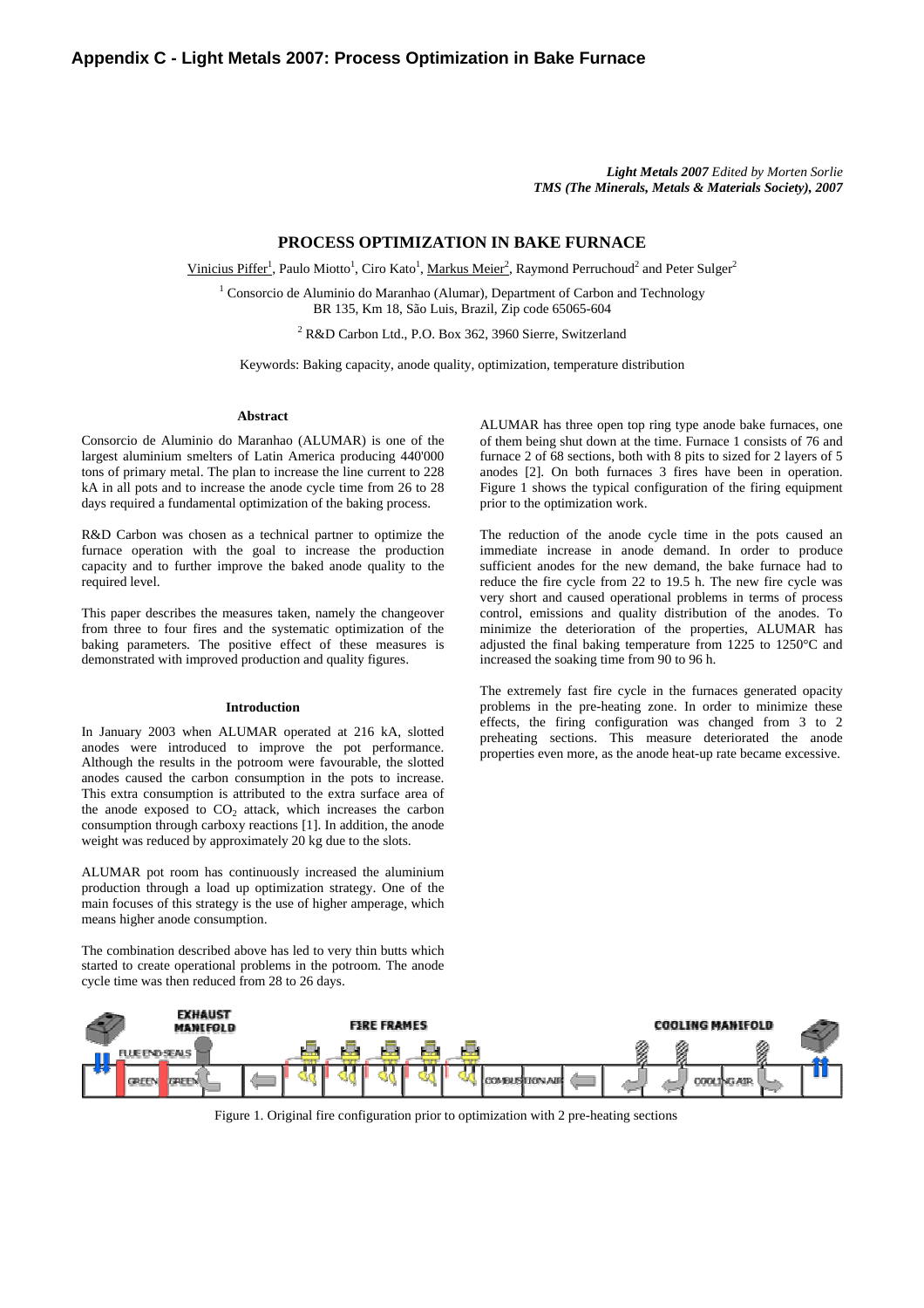The new fast fire cycle led to several undesired side effects:

- High heat-up rate: The uncontrolled release of volatiles increased the rate of cracked anodes
- Environmental emissions: The difficulty to control the volatiles release led to high opacity levels in the off-gas during extended periods
- Short total heating time: The heat could not reach the anodes in the corners of the pits. Cold spots were generated and the maximum temperature difference T increased.
- Reduced refractory life: The condition of the refractory bricks was expected to deteriorate due to the higher final baking temperature and longer soaking time at elevated temperature
- Deterioration of anode quality: The measurement of the anode properties influenced by the baking process revealed a substantial drop of the average and an increase of the variation.

In the first half of 2005, the anode quality became the bottleneck for a further increase of the line current in the potroom. It was recognized that a process optimization in the bake furnace was needed to overcome the numerous problems. R&D Carbon was chosen as a technical partner to support ALUMAR to reach the ambitious goals of increased line current and to increase the anode cycle time in the pots back to 28 days.

# **Changes Required to Achieve Targets**

The increase of the line current and increase of the anode cycle time in the pots are two contradicting developments, as normally the cycle time would be lowered to compensate the greater anode consumption. In order to nevertheless achieve the ambitious targets, combined measures were required in different areas of the anode production:

- **Increase of the baked anode weight:** 

As the anode length and width could not be changed, an increase of the anode height and density are the only two measures to raise the anode weight. The maximum anode height can be increased by minimizing the variation of the anode height. The anode density can be improved with a process optimization in the paste plant [3] and in the bake furnace.

# - **Reduction of the net anode consumption:**

The minimum acceptable butts weight at ALUMAR is 240 kg. As the maximum anode height is limited, it is mandatory to reduce the net consumption, in order to respect the critical butts weight. The net consumption can be reduced by optimizing the key anode properties that influence the burning behaviour, namely the  $CO<sub>2</sub>$ and air reactivity, thermal conductivity and air permeability [4]. With the exception of the air permeability, these properties are mainly influenced by the baking process. Optimization of the final baking temperature and minimization of the variations in the pits are hence targets.

# - **Increase of the furnace productivity:**

The daily furnace production can be calculated from the number of fires in operation, the fire cycle and the number of anodes per section:

#### DailyProduction =

 $n_{\mathrm{Fires}}\cdot n_{\mathrm{Anodes\,per\,section}}\cdot 24\ h$  / FireCycle

Accordingly, the anode demand from the potroom can be used to calculate the required fire cycle:

FireCycle = nFires · nAnodes per section · 24 h / DailyAnodeDemand

With 6 fires (from the two furnaces), 80 anodes per section and a demand of 590 anodes per day, the required fire cycle is 19.5 h.

With the number of anodes per section being a constant and the fire cycle time already being squeezed, the productivity could only be raised by adding a fire to the existing ones. As the furnace 1 of ALUMAR consists of 76 sections of which 10 are basically unused, this opportunity was used to add one additional fire and squeeze the existing 3 fires without adding any extra sections.

These combined measures defined the strategy to increase the anode production productivity and quality to the required anode demand from the potroom.

#### **Process Optimization**

#### Implementation of New Fire

The original arrangement of the firing equipment in furnace 1 required 21 sections per fire (as shown in figure 1) and 3 to 4 sections were reserved for maintenance. In order to add a fourth fire, the configuration was reduced to 17 sections per fire which allowed to keep 4 sections for maintenance after every second fire. The reduction of 4 sections per fire required fundamental changes in the baking philosophy. The new configuration is shown in figure 2.

The reduction of 8 to 6 cooling sections was realized by readjusting the cooling arrangement which increased the cooling efficiency and moved the zero-point to the desired location.

The newly gained capacity of the fourth fire was partially utilized to increase the fire cycle from 19.5 to 24 h. This allowed to reduce the baking zone from 5 to 4 burner bridges, by keeping the firing time constant at 96 h.

The section gained from the baking zone was used to increase the pre-heating zone from 2 to 3 sections.

An additional section was made available by optimizing the refractory maintenance time.

In order to adjust the baking curve and firing settings to the new situation, a systematic optimization was executed instead of a trial and error approach. The methodology of the optimization is outlined hereafter.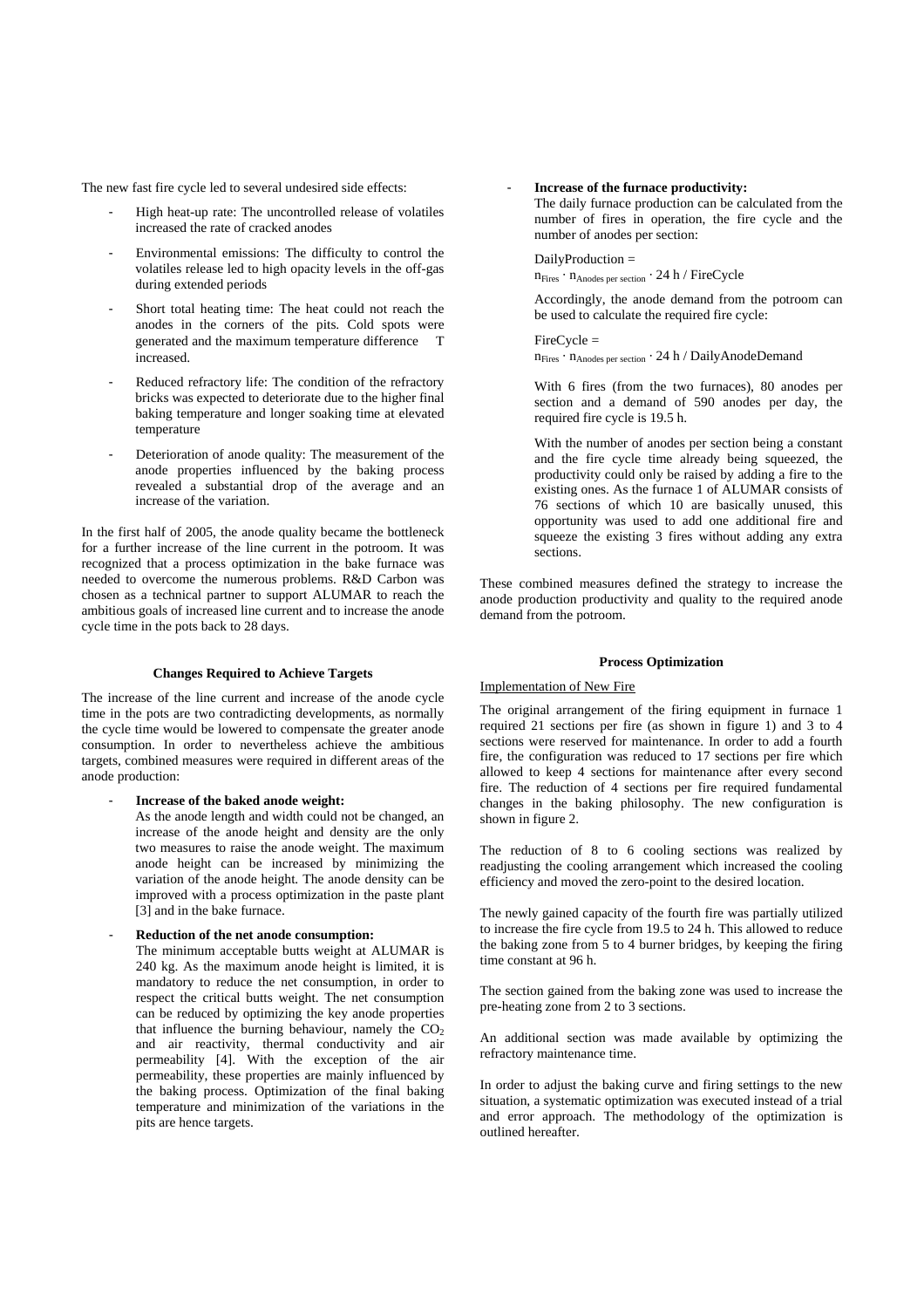

Figure 2. New fire configuration of furnace 1 after optimization

Methodology to Assess and Optimize the Distribution of the Thermal Treatment in the Bake Furnace

The optimum baking temperature is a characteristic parameter that depends on numerous variables such as anode raw material properties, characteristics of the green anode, design and condition of the bake furnace, capability of the firing system and limitations of emissions. The determination of the optimum baking temperature is hence not straightforward and very individual depending on the plant conditions. The final baking temperature is not a criteria for the anode performance in the pots, but rather the combination of the relevant anode properties. For an optimization of the bake furnace operating parameters it is hence essential to know the actual distribution of anode properties.

There are different methods to determine the temperature distribution in the bake furnace, however only one to obtain also the optimum anode property distribution:

- Multi-stage thermocouples have the advantage of fast results, but only information about the temperature of the packing coke is obtained. Due to the short service life (typically 3 to 4 cycles) this method is relatively expensive and no information is obtained about the actual anode quality.
- The determination of the crystallite size Lc of green coke filled in graphite crucibles placed in stub holes is a standardised method according to ISO 17499. However, the resulting so-called "Equivalent temperature" is 70 to 150°C higher than the real temperature [5] which needs to be taken into account when results are interpreted. As above, no information is obtained about the actual anode quality.
- The determination of key properties on sample cores taken from baked anodes and the comparison with calibration curves obtained from pilot electrodes allows to draw a map of the temperature and anode property distribution. This method was applied by R&D Carbon at ALUMAR and is described hereafter.

250 kg of production paste was collected after the mixers by using the by-pass slide for scrap paste. A total of 36 test electrodes were produced in a pilot press with this paste, with a diameter of 146 mm and a height of approximately 180 mm, as shown in figure 3 [3]. Three sets of 12 green pilot electrodes were then baked under well controlled conditions in a laboratory furnace to a final temperature of 1050, 1150 and 1250°C respectively with a soaking time of 20 h, see figure 4. Three sample cores of 50 mm diameter were drilled from each pilot electrode for subsequent testing for key properties.



Figure 3. Production of pilot electrodes



Figure 4. Baking of pilot electrodes

Test anodes produced from the same paste as the pilot electrodes were sampled after baking according to a pre-defined sample plan and tested for the same key properties as the pilot electrodes.

The cores from the pilot and production anodes were analysed for the apparent density, specific electrical resistance, flexural strength, thermal conductivity,  $CO<sub>2</sub>$  reactivity, air reactivity,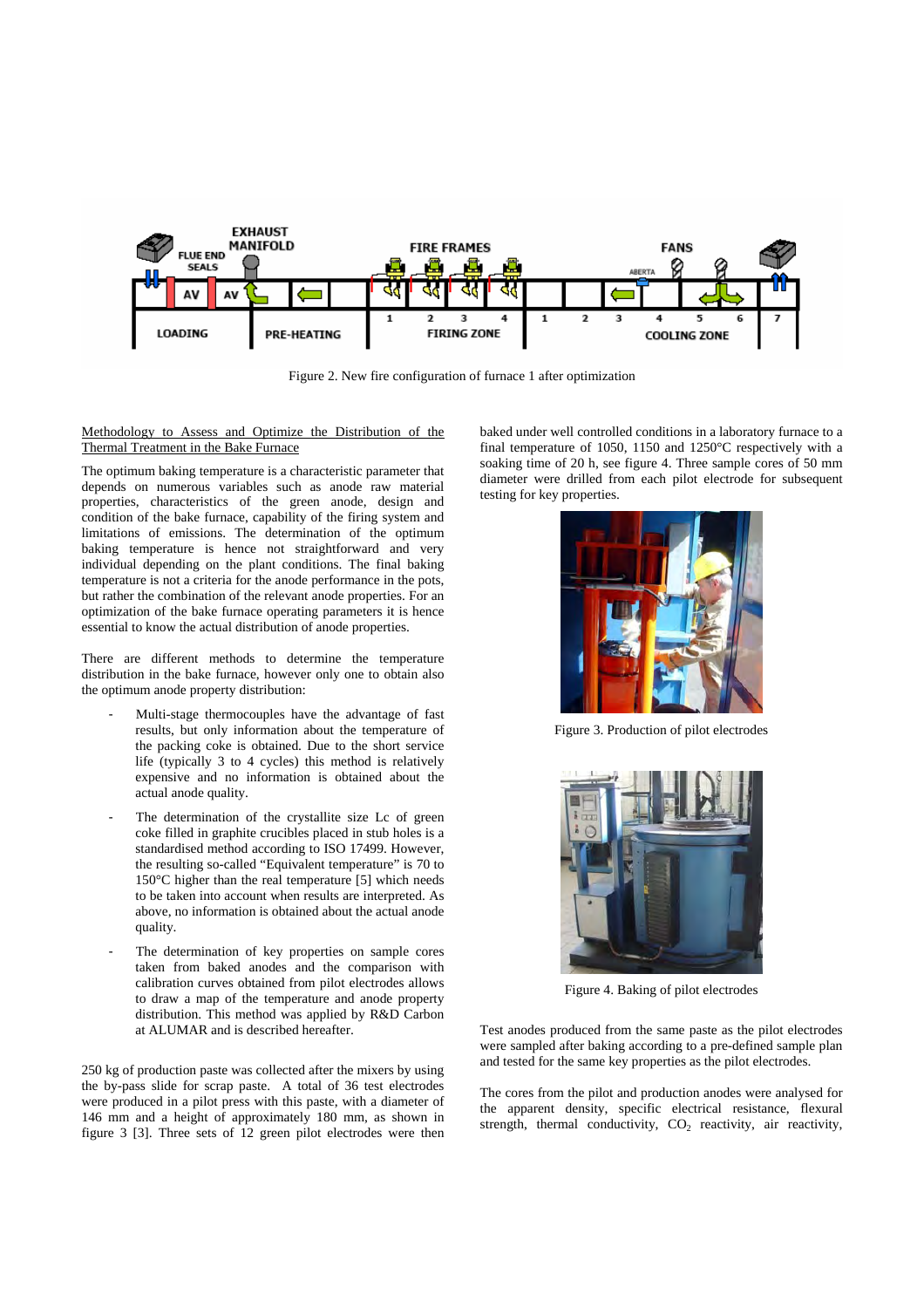density in xylene and elements (XRF). The evaluation of the results gives information about the homogeneity and consistency of the production anodes, as well as about the heat up phase and soaking temperature of the baking process.

The analysis of the pilot electrodes allowed to draw calibration curves that are utilized to assess and optimize the baking process of the production furnace. An example of the calibration curves is given in figure 5.



Figure 5. Influence of the final baking temperature on anode properties

# **Results**

#### Baking Curve

The implementation of the fourth fire and subsequent optimization of the entire baking process resulted in a great increase of the total heating time from 135 to 168 h, as shown in figure 6. This allowed to reduce the final flue gas temperature from 1250 to 1225°C. Fuel consumption savings could be observed after this reduction.



Figure 6. Target baking curve before and after the optimization

#### Heat-up Rate

The increase of the pre-heating time from 39 to 72 h was an important starting point to reduce the heat-up rate. The measurement and evaluation of the temperature, underpressure and flue gas components in the pre-heating zone allowed to adjust the baking curve in an optimal manner. As a consequence, the location of the pitch burn could hence be improved and the efficiency of the combustion of the pitch volatiles was increased, which both reduced the opacity problems in the off-gas.

Furthermore, the improved heat-up rate had a great impact on several anode properties, such as the variation of the specific electrical resistance and flexural strength (see Table I). In addition, the better control of the pitch burn helped to reduce the baking loss.

# Final Baking Temperature

The optimization measures resulted in a substantial reduction of the maximum temperature difference within the pit from 215 to 112°C. Pit regions with temperatures lower than 1080°C could be eliminated completely (see figure 7).



Figure 7. Final baking temperature distribution of anodes in the pits before and after the optimization

The elimination of hot spots of up to 1250°C is beneficial for the life of the refractory material, as well as to avoid desulfurization effects that are deleterious for the anode quality and off-gas emissions.

#### Anode Quality

Table I shows the anode properties before and after the bake furnace optimization work.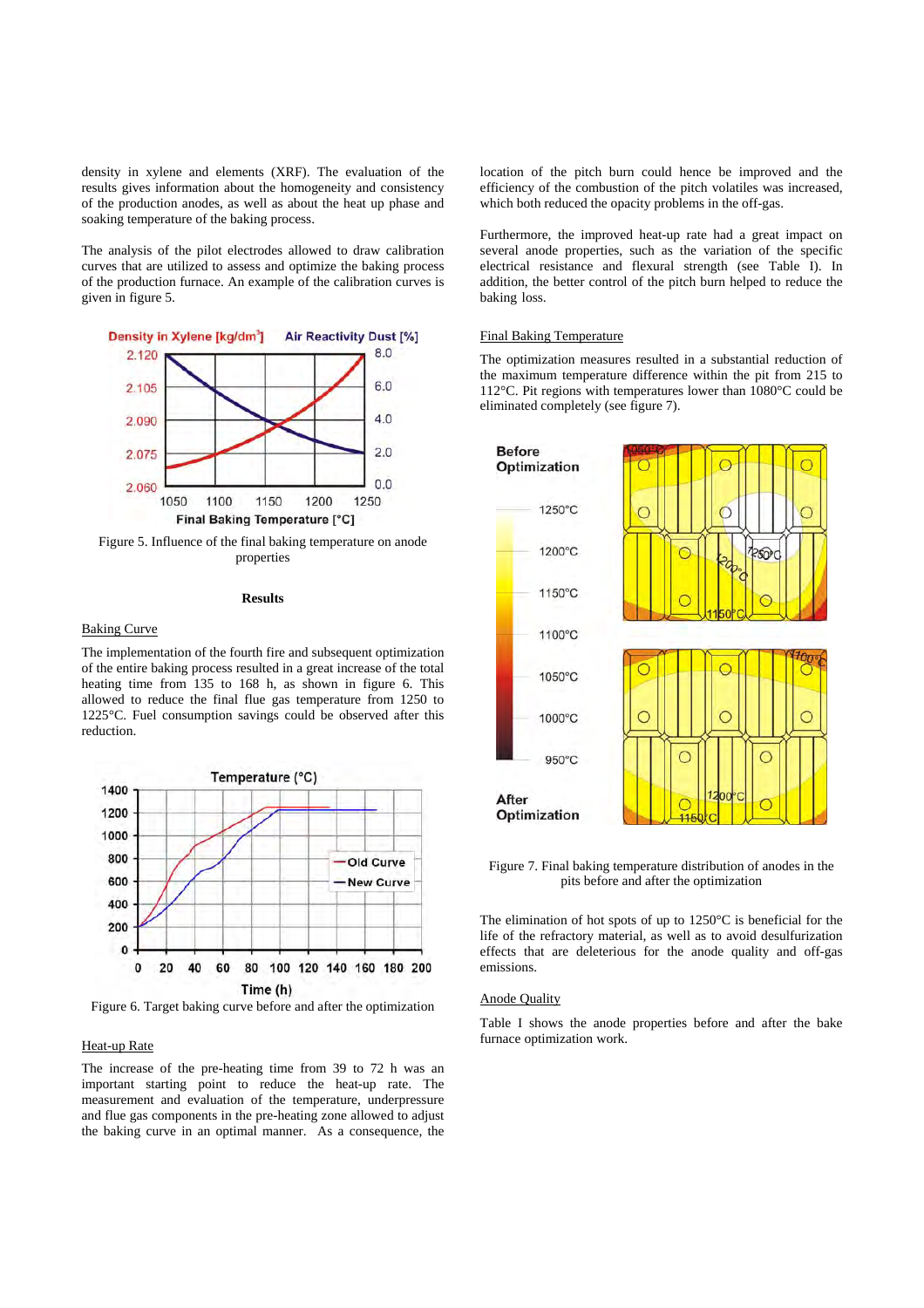| <b>Properties</b>                           | Unit                       | <b>Before Optimization</b> |              | <b>After Optimization</b> |              |
|---------------------------------------------|----------------------------|----------------------------|--------------|---------------------------|--------------|
|                                             |                            | Average                    | $2 \sigma$   | Average                   | $2\sigma$    |
| Baked apparent density<br>Sulfur            | kg/dm <sup>3</sup><br>$\%$ | 1.56<br>1.90               | 0.04<br>0.50 | 1.58<br>2.25              | 0.02<br>0.25 |
| Spec. electr. resistance                    | $\mu\Omega$ m              | 53                         |              | 52                        |              |
| Flexural strength<br>Air reactivity residue | <b>MPa</b><br>$\%$         | 11.9<br>64                 | 5.6          | 12.8<br>68                | 3.2          |
| Air permeability<br>Density in xylene       | nPm<br>kg/dm <sup>3</sup>  | 1.0<br>2.115               | 0.8<br>0.030 | 0.5<br>2.090              | 0.4<br>0.019 |

Table I: Improvement of the anode quality figures related to the bake furnace adaptations

With an unchanged green density level, the baked density has improved as a result of minimized desulfurization occurring previously during baking. The slower heat-up rate and the lower pit temperature difference resulted in a better consistency of the specific electrical resistance and flexural strength. The air reactivity residue was also improved as the micro-porosity resulting from the desulfurization has been minimized.



Figure 8. Distribution of the air reactivity residue before and after the optimization

The baked anode weight could be increased by 10 kg as a result of less sulfur and nitrogen losses during baking.

# Butts Recycling and Carbon Consumption

A significant improvement of the net anode consumption was observed in the potroom and therefore the butts weight increased remarkably, as shown in Table II.

The increase of the butts recycling by 10 % rel. was beneficial for the anode weight as well as for the air permeability. With the better air permeability and reactivity levels an improvement of the net anode consumption of 10 kgC/tAl could be achieved. As 30 kg of carbon is consumed per day and anode, the bake furnace optimization was a major step towards the goal of increasing the anode cycle time back to 28 days.

# **Conclusions and Outlook**

The use of pilot electrodes to assess the baking temperature and subsequently optimize the entire baking process confirmed to be a systematic methodology to maximize the anode properties and furnace productivity in view of best performance in the pots.

As a side effect, the baking loss, fuel consumption,  $SO_2$  emissions and opacity problems in the offgas could be reduced, and the refractory life potentially increased.

|                                                             | Unit                | <b>Before Optimization</b> | <b>After Optimization</b> |
|-------------------------------------------------------------|---------------------|----------------------------|---------------------------|
| Baked anode weight<br>Net anode consumption<br>Butts weight | kg<br>kgC/tAl<br>kg | 1056<br>414                | 1066<br>404<br>300        |

Table II: Comparison of anode and butts figures for 26 cycle days